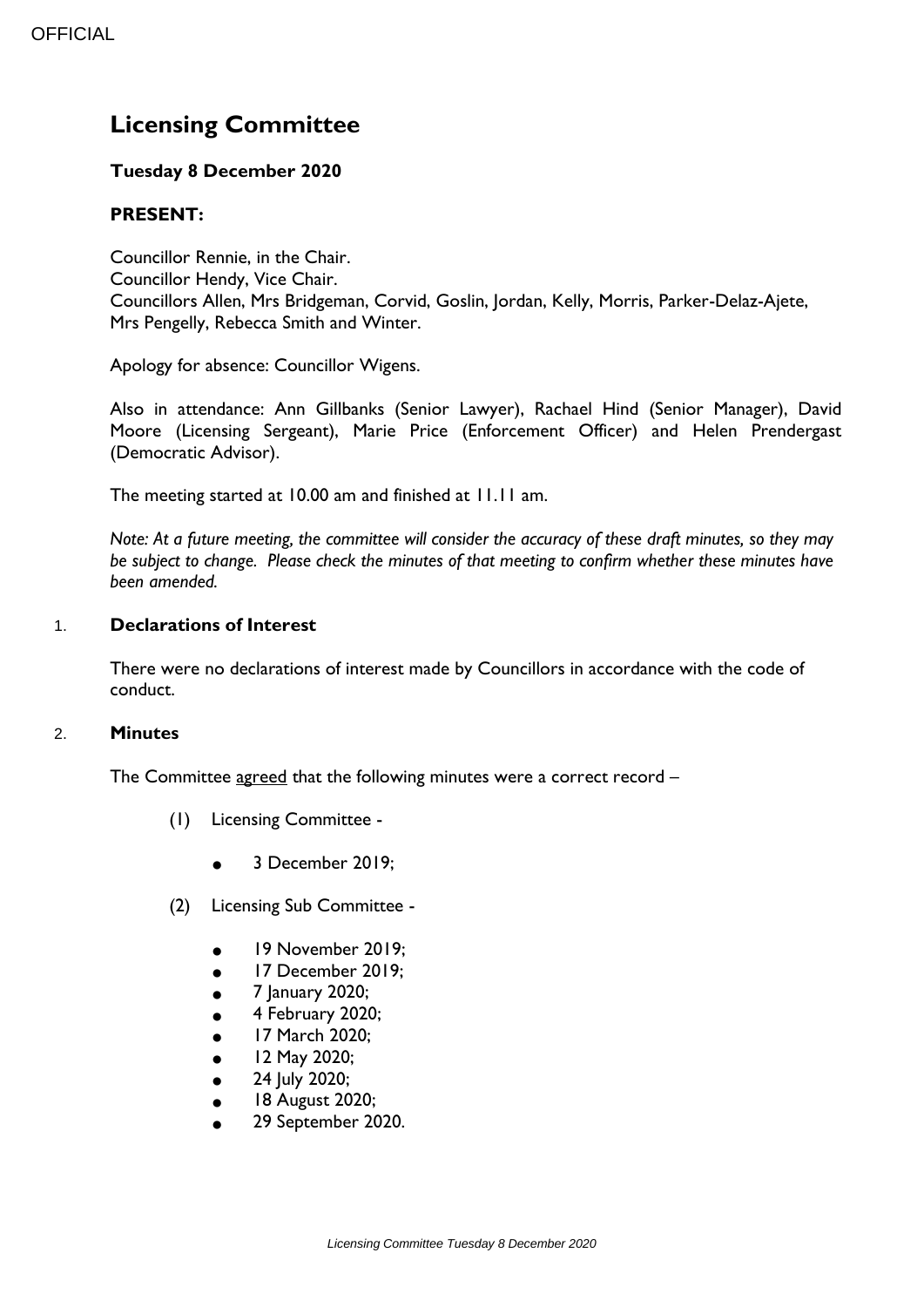#### 3. **Chair's Urgent Business**

There were no items of Chair's urgent business.

#### 4. **Street Trading 2021/22**

Emily Bullimore (BID Street Operations and Street Trading Manager) presented the Street Trading report 2021/22 which sought to set the process for the issuing and terms and conditions of consents for the 2021/22 trading year. The following key points were highlighted -

- (a) the consent fees were adjusted in 2020/21 by 1.5% and for the year 2021/22 it was proposed that the consent fees were not increased for any Street Trading sites; this was due to the Covid-19 pandemic and the financial pressures being placed on existing street traders during the 2020/21 trading year, together with the decrease in footfall in the city centre;
- (b) as the current situation with the pandemic was constantly changing it was considered that the 2021/22 trading year would be less about income and more about supporting the high street and traders in the recovery process; in addition to this, three street traders had recently been lost and by maintaining static fees, it was hoped that this would encourage new street traders to apply for trade in the city centre;
- (c) during the 2021/22 trading year, work on New George Street and Old Town Street would be started by both Plymouth City Council and British Land; this would result in the probable temporary displacement of two of the current street traders and possible impact on others; during this period it was proposed to investigate temporary sites for displaced traders and also for new static and roaming pitches within the city centre to add vibrancy and new traders to the high street; the proposed pitches would be submitted to the Committee early in 2021 when the plans for the work had been confirmed;
- (d) during the summer of 2020 'the pub on the piazza' event had taken place on the main piazza with paying concessions and the opportunity for pop-up traders; it was proposed to hold a similar event in 2021.

The main areas of questions from the Committee included –

- (e) whether
	- consideration had been given to freezing the fees for 2021/22 due to the impact of the pandemic on the street traders;
	- the Council's policy for new pitches was too prescriptive and whether this should include street food and not just ice cream traders;
	- consideration had been given to reducing the fees in order to encourage a greater take up of pitches and therefore generate higher revenue;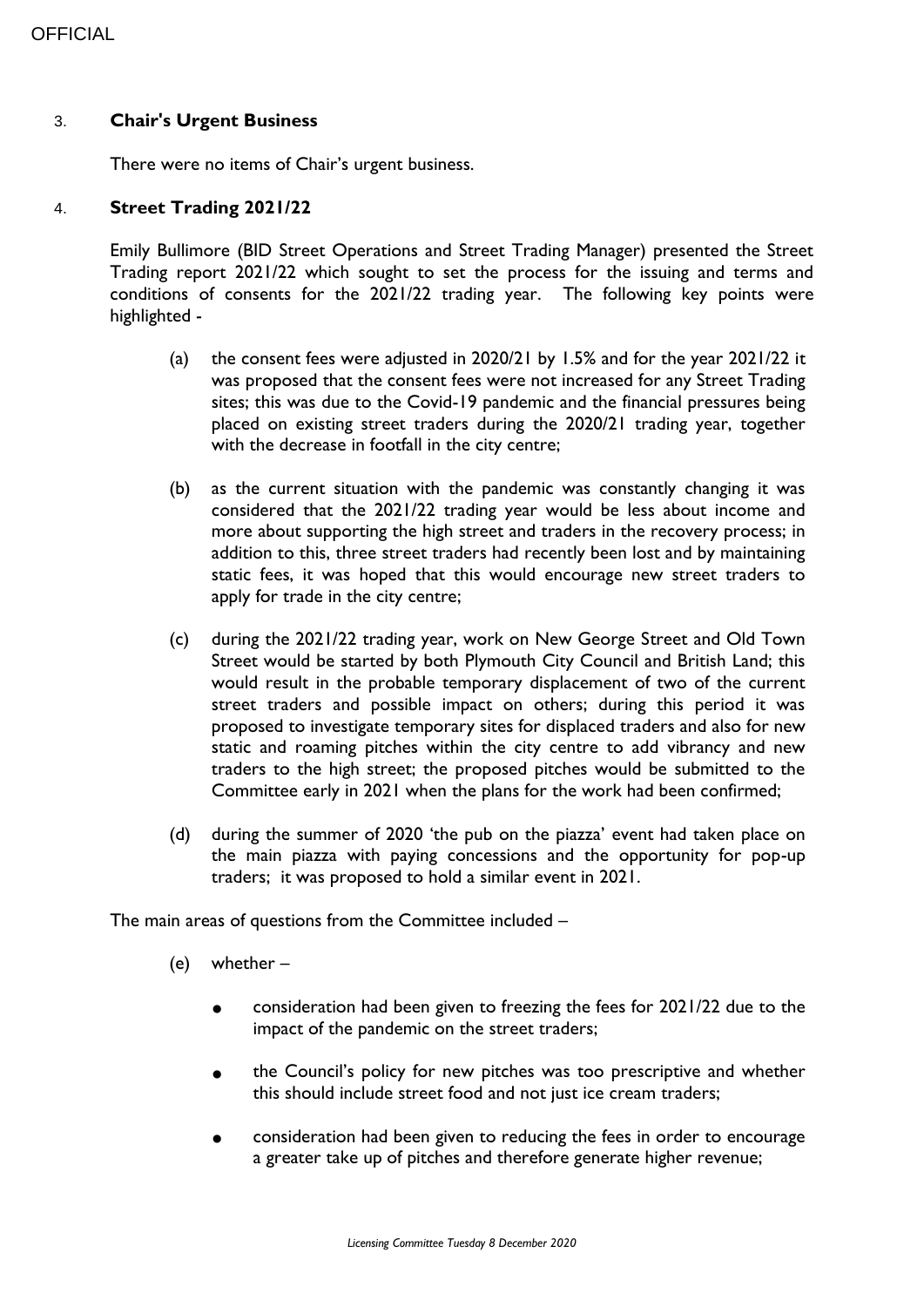- consideration had been given to providing street traders with incentives;
- progress had been made on investigating the cost of installing electrical hook up points;
- (f) sought clarification
	- as to how the vacant sites were advertised (eg in trade magazines) and the need during quieter times for promotional work to take place on the piazza;
	- on the difference between ad hoc street trading and roaming sites;
	- on how many pitches were available and how many were currently vacant;
	- on whether the application form for street trading sites included whether the vehicle was compatible with an electric hook up;
	- on whether other forms of energy had been considered such as purpose built vans using solar panels to generate electricity.

The Committee agreed -

- (1) the consent dates for 2021/22 of 1 April 2021 to 31 March 2022;
- (2) the consent fees set out in 'Appendix A' of this report for 2021/22;
- (3) the Service Director for Economic Development has delegated authority to approve, within Committee policy the issuing of consents to existing city centre traders seeking to continue trading;
- (4) the Service Director for Economic Development has delegated authority to approve within the Committee policy the issuing of consents to new traders or contested sites for city centre sites, in consultation with the Chair of the Licensing Committee and lead opposition member;
- (5) the Service Director for Economic Development has delegated authority to approve within Committee policy short-term street trading consents in association with other city centre events and commercial activity;
- (6) the Service Director for Economic Development has delegated authority to approve and set fees for ad hoc street trading applications within Committee policy;
- (7) the Service Director for Economic Development has delegated authority to approve within Committee policy the issuing of consents to existing ice cream traders seeking to continue trading;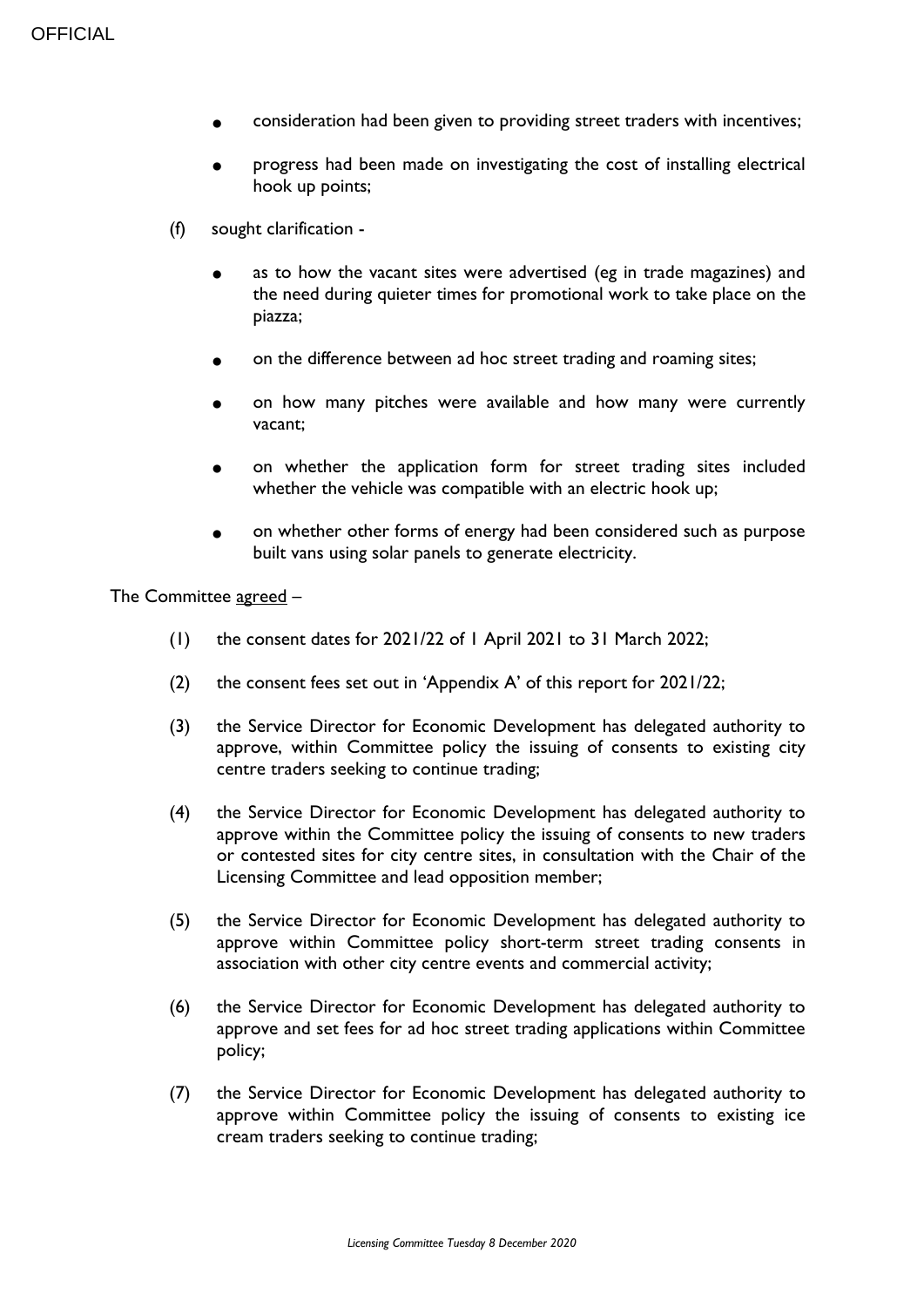- (8) the Service Director for Economic Development has delegated authority to approve within Committee policy the issuing of Consents to new traders or contested sites for vacant ice cream sites in consultation with the Chair of the Licensing Committee and lead opposition member;
- (9) the Service Director for Economic Development has delegated authority to approve within Committee policy the issuing of consents to existing Hoe and Madeira Road Waterfront trading sites seeking to continue trading;
- (10) for the Hoe and Madeira Road Waterfront trading sites the Licensing Committee delegate approval to the Licensing Sub Committee for all new applications;
- (11) to approve investigation of new street trading sites and possible roaming sites in the light of the upcoming public realm and British Land works to New George Street and Old Town Street and report findings back to this Committee;
- (12) to approve the proposal for an alfresco dining experience for short-term traders on the piazza during the summer months.

# 5. **Licensing Activity Report 2019/20**

David Moore (Licensing Sergeant) and Rachael Hind (Service Manager) presented the licensing activity report 2019/20. The report had been compiled to provide the Licensing Committee with an overview of the various aspects of the work undertaken by agencies involved in regulating the licensing regimes within the remit of this Committee.

David Moore (Licensing Sergeant) highlighted the following key areas –

- (a) the excellent partnership working had been identified through the prestigious Purple Flag award for the city; this identified Plymouth as having a safe, vibrant and diverse evening and night time economy and was a great benefit to the city for marketing purposes; this was highlighted nationally when Plymouth Purple Flag application was awarded a national award for Best Wellbeing, whilst being runner-up for the Best Movement and the Best Diversity and Safety awards; to be shortlisted for so many awards as a new scheme was unprecedented;
- (b) one venue had been subject to a Licensing Sub Committee review at which it had its licence suspended for three months, after numerous incidents of disorder had been linked to the area due to an increase in street drinking; this venue had taken the decision not to sell alcohol in the future;
- (c) a venue which had been part of a multi-agency operation had a large amount of suspect tobacco and alcohol products which had been seized; this venue had also been subject to a Licensing Sub Committee review at which it had its licence revoked;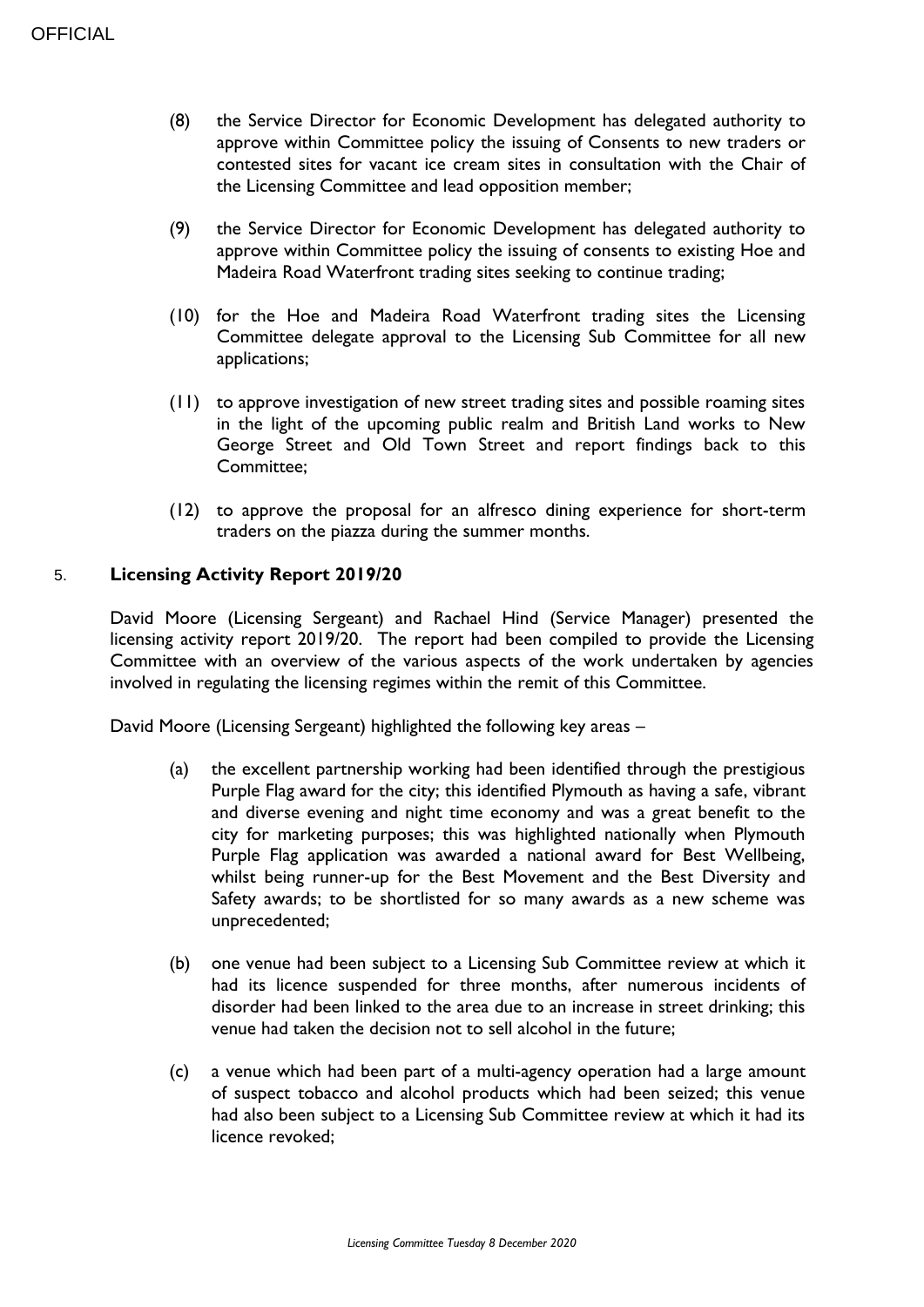- (d) a venue which had failed to adapt its management accordingly following a number of interventions, continued to have incidents occurring at the venue; the premises had been issued with a s.76 Policing, Crime and Anti-Social Behaviour Act 2014 notice which closed the premises for 24 hours (this was further extended to 48 hours); following the presentation of evidence to the Magistrates Court a s.80 Closure Order had been granted to close the premises for three months;
- (e) a number of evening and night time economy initiatives had been undertaken including working with Door Supervisor companies to tackle knife crime and further training had been delivered for the Ask for Angela campaign in conjunction with Best Bar None;
- (f) with the co-operation of a large number of venues in the city, a three month drink spiking trial was undertaken, whereby an estimated 300,000 people attended venues which had been equipped with drink testing kits; also police vehicles had been equipped with urine testing kits; any person who suspected that their drink had been spiked could alert a venue member of staff and have their drink tested (an urine test could be undertaken by the police); the results showed that over 96% of cases which could have been reported in a drink spiking crime report were negative; this significantly reduced the number of recorded crimes; the scheme would be rolled out across the whole force area and was being looked into by a number of other forces in the country; Plymouth had received positive media attention both locally and nationally and the scheme had featured on Crimewatch which had shown the Plymouth to be an innovative and progressive city within the licensing community.

Rachael Hind (Service Manager) highlighted the following key points –

- (g) from 1 April 2019 to the 31 March 2020 the licensing team had received 2400 licensing applications; during the same period 180 licensing inspections had been completed and 61 Licensing Act applications which required representations from Environmental Health and Trading Standards;
- (h) during 2019/20, 179 formal noise complaints were registered against licensed premises which was 61% higher than last year; the increase was partly due to a large number of complaints being received from one temporary event;
- (i) the out of hours noise service which was staffed on a voluntary basis, continued to operate between 8pm and 1am on Friday and Saturday nights to respond to noise complaints involving domestic and licensed premises; calls regarding licensed premises had dropped substantially in the last two years;
- (j) the licensing team had also carried out a joint test purchase operation with Trading Standards in February 2020; six retailers were visited and resulted in no one under age being sold alcohol;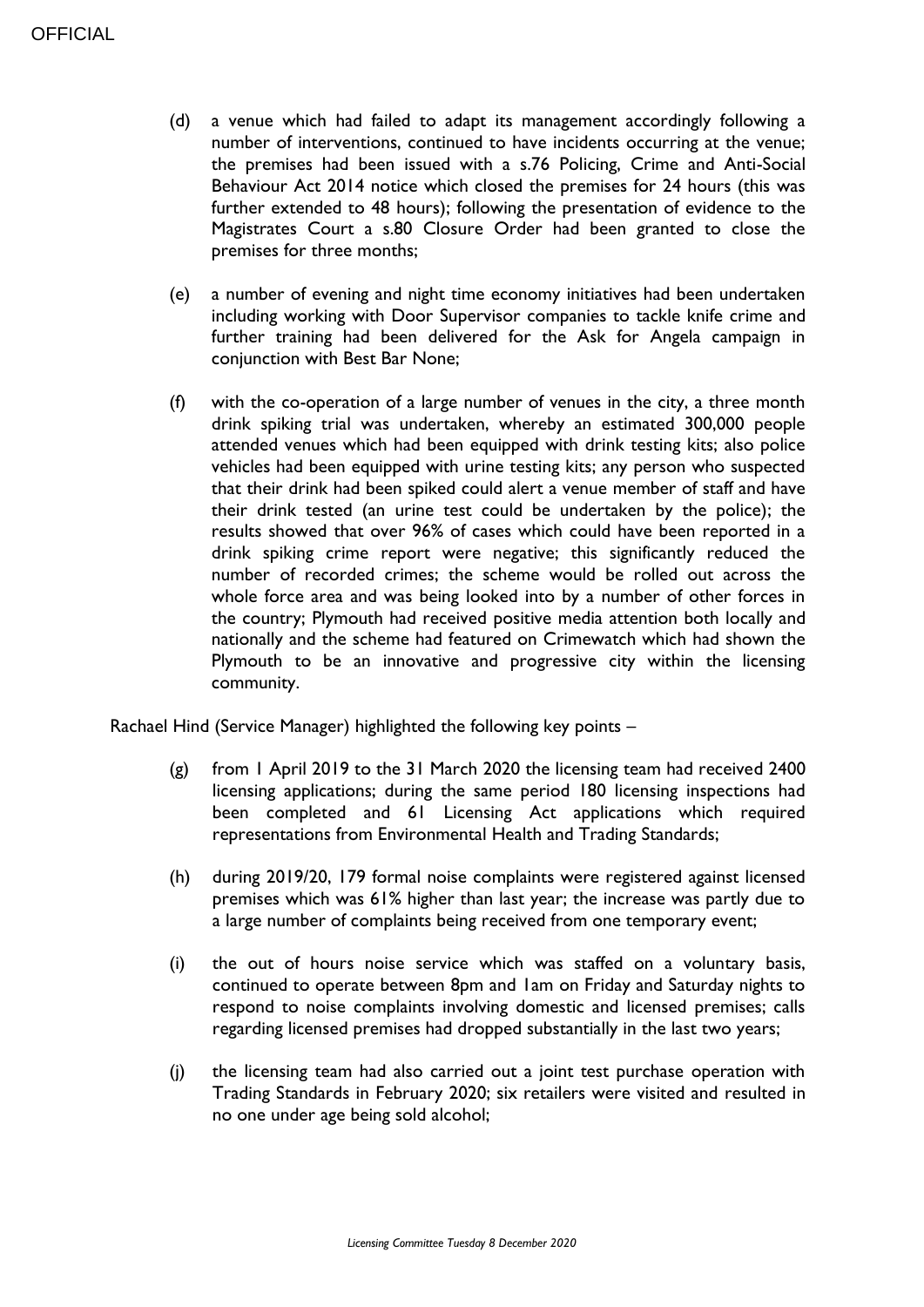- (k) with the assistance of Public Health Analysis, a Gambling Local Area Profile had been published which was an assessment of the key characteristics of Plymouth in the context of gambling related harm; the information obtained for the assessment helped to provide a better understanding of the types of people that were at risk of being vulnerable to gambling related harm, where they were located and any current or emerging problems that may increase the risk; this information would enable gambling operators to assess the local risks to the licensing objectives posed by the provision of gambling facilities at each of their premises and have policies, procedures and control measures in place to mitigate risks;
- (l) two joint operations had taken place this year with the police and Environment Agency to check scrap metal collectors were compliant; from these operations one premises had applied and had been issued with a scrap metal dealers site licence and two individuals had been applied and had been issued with scrap metal dealers collectors licences;
- (m) an application for the grant of a premises licence had received representations against the application and was heard by the Licensing Sub Committee; this was the first occasion a hearing under the Gambling Act 2005 was required since its introduction in 2006; the application was a Bingo Licence situated at premises that had previously been occupied as a betting shop; this application had been granted;
- (n) work initiatives for 2020/21 included
	- continued joint working to detect, deter and disrupt modern slavery and exploitation;
	- continued joint working with the police to reduce hate crime;
	- a programme of alcohol and gambling test purchasing operations (Covid-19 permitted);
	- meeting with gambling establishments to discuss setting up a Betwatch Scheme in Plymouth.

David Moore (Licensing Sergeant) took this opportunity to thank Plymouth City Council's licensing team for its multi-agency working and the sterling service that Fred Prout had given to the city and Plymouth City Council.

Rachael Hind (Senior Manager) advised that Fred Prout had been the senior officer leading on licensing work and that he had left the authority at the end of November 2020. Marie Price would now be undertaking this role.

The Chair took this opportunity, on behalf of the Committee, to thank Fred Prout for his work and wished him well for his retirement.

The Committee noted the report.